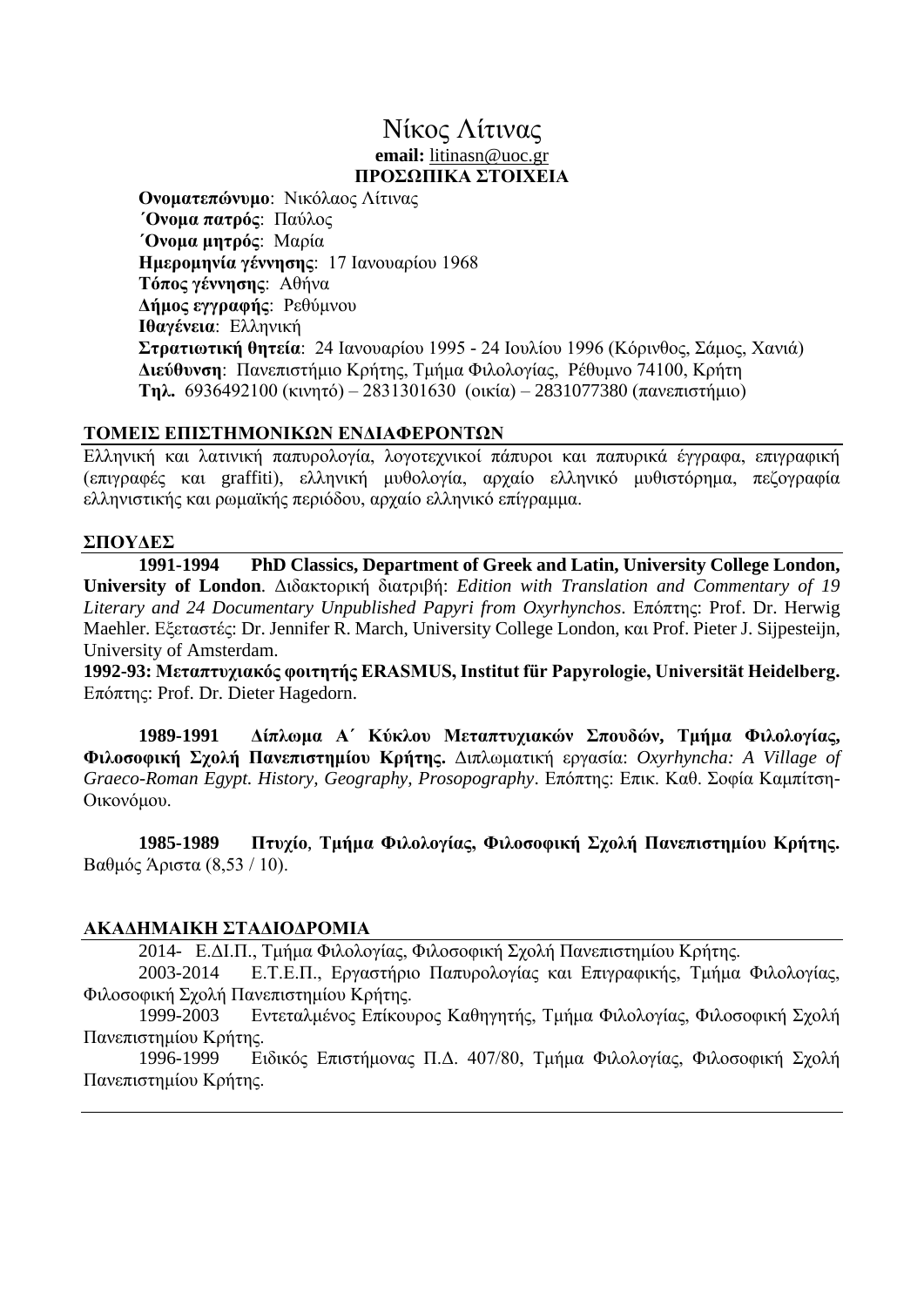## **ΔΗΜΟΣΙΕΥΣΕΙΣ**

#### *α. Μονογραφίες*

#### **2019**

(with G. Triantafyllou), *Adverbs in -ως in Documents of Graeco-Roman Egypt*, EULIMENE Series of Independent Publications 3, Rethymnon 2019, ISBN: 978-618-80666-4-9.

## **2014**

*Inscriptions of the Cave "Latsida ston Keramo". Inscriptiones Creticae "Latsidae Kerami" Antri, I.Cret.LKA*, with a speleological presentation by Kostas Foteinakis and Kaloust Paragamian. Tyche Supplementband 8, Wien, Holzhausen Verlag, ISBN 978-3-3902976-08-6.

#### **2008**

*Tebtynis III. Vessels' Notations from Tebtynis*, Le Caire, Institut français d'archeologie orientale, ISBN 978-2-7247-0467-9.

**Βιβλιοκρισία: J. Sheridan Moss**, "*Nikos Litinas, Tebtynis III: Vessels' Notations from Tebtynis,*" *BASP* 47 (2010), 305-306.

*Greek Ostraca from Chersonesos, Crete. Ostraca Cretica Chersonesi (O.Cret.Chers.)*, Tyche Supplementband 6, Wien, Holzhausen Verlag, ISBN 978-3-85493-164-5.

**Βιβλιοκρισίες: P. James**, "Greek Ostraca from Chersonesos, Crete: Ostraca Cretica Chersonesi (O.Cret.Chers.). Tyche. Supplementband; 6," *BMCR* 2010.05.33.

**J. Sheridan Moss**, "*Nikos Litinas, Greek Ostraca from Chersonesos, Crete. Ostraca Cretica Chersonesi (O.Cret.Chers.),*" *BASP* 47 (2010), 287-288.

*Greek Ostraca from Abu Mina (O.AbuMina)*, Archiv für Papyrusforschung und verwandte Gebiete - Beihefte 25. Berlin/New York: De Gruyter, ISBN 978-3-11-020118-5.

**Βιβλιοκρισίες: P. van Minnen**, "*Nikos Litinas, Greek Ostraca from Abu Mina (O.Abu Mina),*" *BASP* 46 (2009), 225-229.

**A. Verhoogt**, "*Greek Ostraca from Abu Mina (O.AbuMina). Archiv für Papyrusforschung und verwandte Gebiete 25,*" *BMCR* 2010.02.71.

**D.J. Thompson**, "Ostraca (A.) Bülow-Jacobsen (ed., trans.) Mons Claudianus. Ostraca graeca et latina IV. The Quarry Texts. O. Claud. 632–896. (Documents de Fouilles 47.) Pp. viii + 367, ills. Cairo: Institut Français d'Archéologie Orientale, 2009. Paper, €52. ISBN: 978-2-7247-0494-5. (N.) Litinas (ed.) Greek Ostraca from Abu Mina. (O. AbuMina.) (Archiv für Papyrusforschung und verwandte Gebiete 25.) Pp. xii + 336, pls. Berlin and New York: Walter de Gruyter, 2008. Cased, €68, US\$95. ISBN: 978-3-11-020118-5," *CR* 61 (1) (2011), 269-271.

**A. Martin**, "Nikos Litinas (Ed.), *Greek Ostraca from Abu Mina (O.AbuMina)*. Berlin-New York, W. de Gruyter, 2008. I vol. 17 x24,5cm, xr-335 p., 35 pl. (Archiv für Papyrusforschung Beiheft, 25). Prix : 68 €. ISBN 978-3-11-020118-5," *L'Antiquité Classique* 80 (2011), 451.

**M. Vierros**, "Nikos Litinas: *Greek Ostraca from Abu Mina (O.Abu Mina)*. Archiv für Papyrusforschung und verwandte Gebiete, Beiheft 25. Walter de Gruyter, Berlin – New York 2008. ISBN 978-3-11-020118-5. XI, 335 pp., 25 pls., 107 figs. USD 95," *Arctos* 47 (2013), 324-325.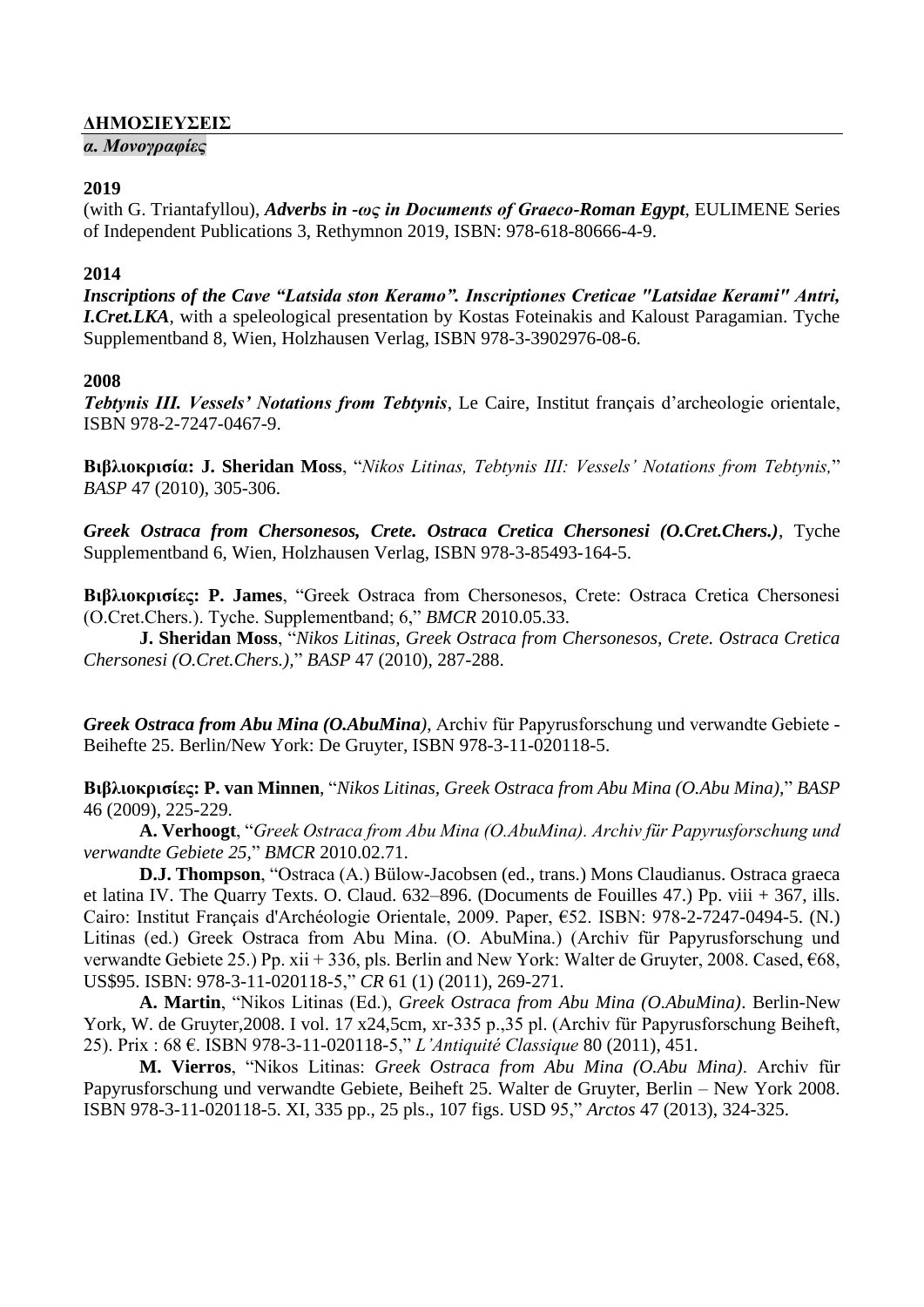*β. Συμβολές σε συλλογικούς και τιμητικούς τόμους*

## **2019**

"**Known and Unknown Animals in a Bilingual Glossary on a Papyrus from Egypt, and the Egyptian Effect on the Small Animal of Callimachus**", pp. 231-242 in S. Porcier, S. Ikram, S. Pasquali (edd.) *Creatures of Earth, Water and Sky. Essays on Animals in Ancient Egypt and Nubia*. Leiden.

## **2018**

**"Textes grecs. a. Inscriptions and Graffiti", nos 55-65**, σελ. 59-74 στο: Cl. Gallazzi (επιμ.), *Τebtynis VI. Scripta Varia. Textes hiéroglyphiques, hiératiques, démotiques, araméens, grecs et coptes sur différents supports (S.V. Tebt*. *I)*, IFAO, Le Caire, FIFAO 78.

**"Textes grecs. b. Stamps and Seals", nos 66-71**, σελ. 74-81 στο: Cl. Gallazzi (επιμ.), Τebtynis VI. Scripta Varia. *Textes hiéroglyphiques, hiératiques, démotiques, araméens, grecs et coptes sur différents supports (S.V. Tebt. I)*, IFAO, Le Caire, FIFAO 78.

**"Textes grecs. c. Verres", no 72**, σελ. 82-83 στο: Cl. Gallazzi (επιμ.), *Τebtynis VI. Scripta Varia. Textes hiéroglyphiques, hiératiques, démotiques, araméens, grecs et coptes sur différents supports (S.V. Tebt. I)*, IFAO, Le Caire, FIFAO 78.

## **2015**

**"Επίγραμμα",** σελ. 201-246 στο: K. Σπανουδάκης, K. Καρβούνη, Ν. Λίτινας (επιμ.), *Ποίηση Ύστερης Αρχαιότητας. Ανθολόγιο*, [ηλεκτρ. βιβλ.] Αθήνα, Σύνδεσμος Ελληνικών Ακαδημαϊκών Βιβλιοθηκών.

**"Η επιτύμβια επιγραφή του Αβέρκιου"**, σελ. 163-171 στο: K. Σπανουδάκης, K. Καρβούνη, Ν. Λίτινας (επιμ.), *Ποίηση Ύστερης Αρχαιότητας. Ανθολόγιο*, [ηλεκτρ. βιβλ.] Αθήνα, Σύνδεσμος Ελληνικών Ακαδημαϊκών Βιβλιοθηκών.

## **2014**

**"Διαβάζοντας Αριστοφάνη στην άμμο της Αιγύπτου"**, σελ. 155-75 στο: Μ. Ταμιωλάκη (επιμ.), *Κωμικός Στέφανος. Νέες τάσεις στην έρευνα της αρχαίας ελληνικής κωμωδίας*, Ρέθυμνο, Εκδόσεις Φιλοσοφικής Σχολής Κρήτης (= M. Tamiolaki (ed.), *Comic Wreath. New Trends in the Study of Ancient Greek Comedy*, Rethymnon, Editions of the Faculty of Philosophy of the University of Crete.

**"2873. Recording the Activities of a Woman",** σελ. 212-25 στο: Fabian Reiter (επιμ.), *Dokumentarische Texte der Berliner Papyrussammlung. BGU* XX. Berlin: De Gruyter.

## **2012**

**"List of Professional Groups",** no 22, σελ. 111-3 στο: D. Minutoli (επιμ.), *Inediti offerti a Rosario Pintaudi per il suo 65° compleanno (P.Pintaudi)*, Firenze 2012, Edizioni Gonnelli.

## **2010**

*P.Oxy***. LXXV 5059, 5060 (Orders to Supply Wheat).** *P.Oxy*. LXXV = H. Maehler, C. Römer, and R. Hatzilambrou (επιμ.), *The Oxyrhynchus Papyri*, Published by the Egypt Exploration Society in Graeco-Roman Memoirs 96, London.

*P.Oxy***. LXXV 5063 (Letter of Castor to Demetria).** *P.Oxy*. LXXV = H. Maehler, C. Römer, and R. Hatzilambrou (επιμ.), *The Oxyrhynchus Papyri*, Published by the Egypt Exploration Society in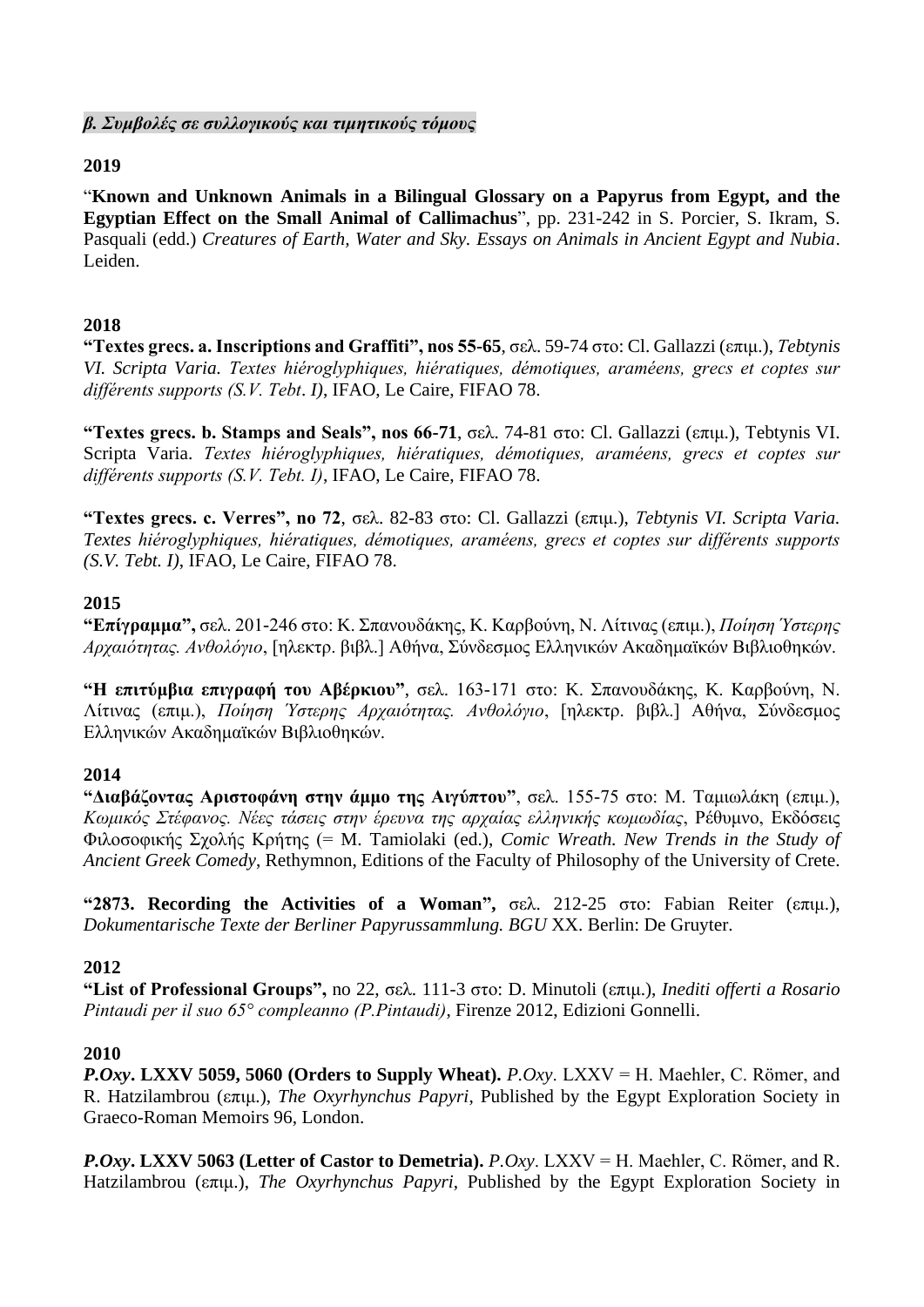Graeco-Roman Memoirs 96, London.

## **2009**

**"Receipt for Chaff",** σελ. 348-51 στο: *Festschrift für Günter Poethke zum 70. Geburtstag* (*P. Poethke*), *Archiv für Papyrusforschung und verwandte Gebiete* 55/2. Berlin: De Gruyter.

*P.Oxy***. LXXIII 4964 (List of Hamlets και Requisitioned Workers)**. *P.Oxy*. LXXΙΙΙ = D. Obbink, N. Gonis, and others. (επιμ.), *The Oxyrhynchus Papyri*, *In Honour of Peter Parsons and John Rea*, Published by the Egypt Exploration Society in Graeco-Roman Memoirs 94, London.

**"Register of Trees"**, σελ. 112-15 στο: L. Eberhard Raimar, Holger Kockelmann, Stefan Pfeiffer and Maren Schentuleit (επιμ.), "*...vor dem Papyrus sind alle gleich!": papyrologische Beiträge zu Ehren von Bärbel Kramer (P. Kramer).* Archiv für Papyrusforschung und verwandte Gebiete - Beihefte 27. Berlin/New York: De Gruyter.

# **2005**

*P.Oxy***. LXIX 4740 (Customs-House Receipt).** *P.Oxy*. LXΙΧ = N. Gonis, D. Obbink, and others (επιμ.), *The Oxyrhynchus Papyri*, Published by the Egypt Exploration Society in Graeco-Roman Memoirs 89, London.

*P.Oxy***. LXIX 4748, 4750, 4751 (Sales of Donkeys) και 4752 (Sale of a Colt).** *P.Oxy*. LXΙΧ = N. Gonis, D. Obbink, and others (επιμ.), *The Oxyrhynchus Papyri*, Published by the Egypt Exploration Society in Graeco-Roman Memoirs 89, London.

**"Strabo's Sources in the Light of a Tale",** σελ. 108-117 στο: Daniela Dueck, Hugh Lindsay, Sarah Pothecary (επιμ.), *Strabo's Cultural Geography - The Making of a Kolossourgia.* Cambridge: Cambridge University Press.

## **2004**

**"Day-to-day Account of Work",** no 12, σελ. 128-132 στο: James M. S. Cowey and Bärbel Kramer (επιμ.), *PARAMONE. Editionen und Aufsätze von Mitgliedern des heidelberger Instituts für Papyrologie zwischen 1982 und 2004.* Archiv für Papyrusforschung und verwandte Gebiete - Beihefte 16. München/Leipzig: De Gruyter.

**"Punctuation Matters in Some Papyri",** σελ. 285-88 στο: Hermann Harrauer and Rosario Pintaudi (επιμ.) *Gedenkschrift Ulrike Horak (P.Horak)*. Papyrologica Florentina XXXIV. Firenze: Edizioni Gonnelli.

# **2001**

*P.Oxy***. LXVII 4589, 4590 (Notices of Transfer of Credit in Grain).** *P.Oxy*. LXVII = R. A. Coles, N. Gonis, A. Nodar, D. Obbink, R. Stewart with contributions by 45 others (επιμ.), *The Oxyrhynchus Papyri*, Published by the Egypt Exploration Society in Graeco-Roman Memoirs 87, London.

*P.Oxy***. LXVII 4591 (Account of Issue of Seed).** *P.Oxy*. LXVII = R. A. Coles, N. Gonis, A. Nodar, D. Obbink, R. Stewart with contributions by 45 others (επιμ.), *The Oxyrhynchus Papyri*, Published by the Egypt Exploration Society in Graeco-Roman Memoirs 87, London.

# **2000**

**"A List of Household Items",** no 117, σελ. 487-91 στο: Rudolf De Smet, Henri Melaerts, Cecilia Saerens (επιμ.), *Papyri in honorem Johannis Bingen octogenarii (P.Bingen)*. Studia varia Bruxellensia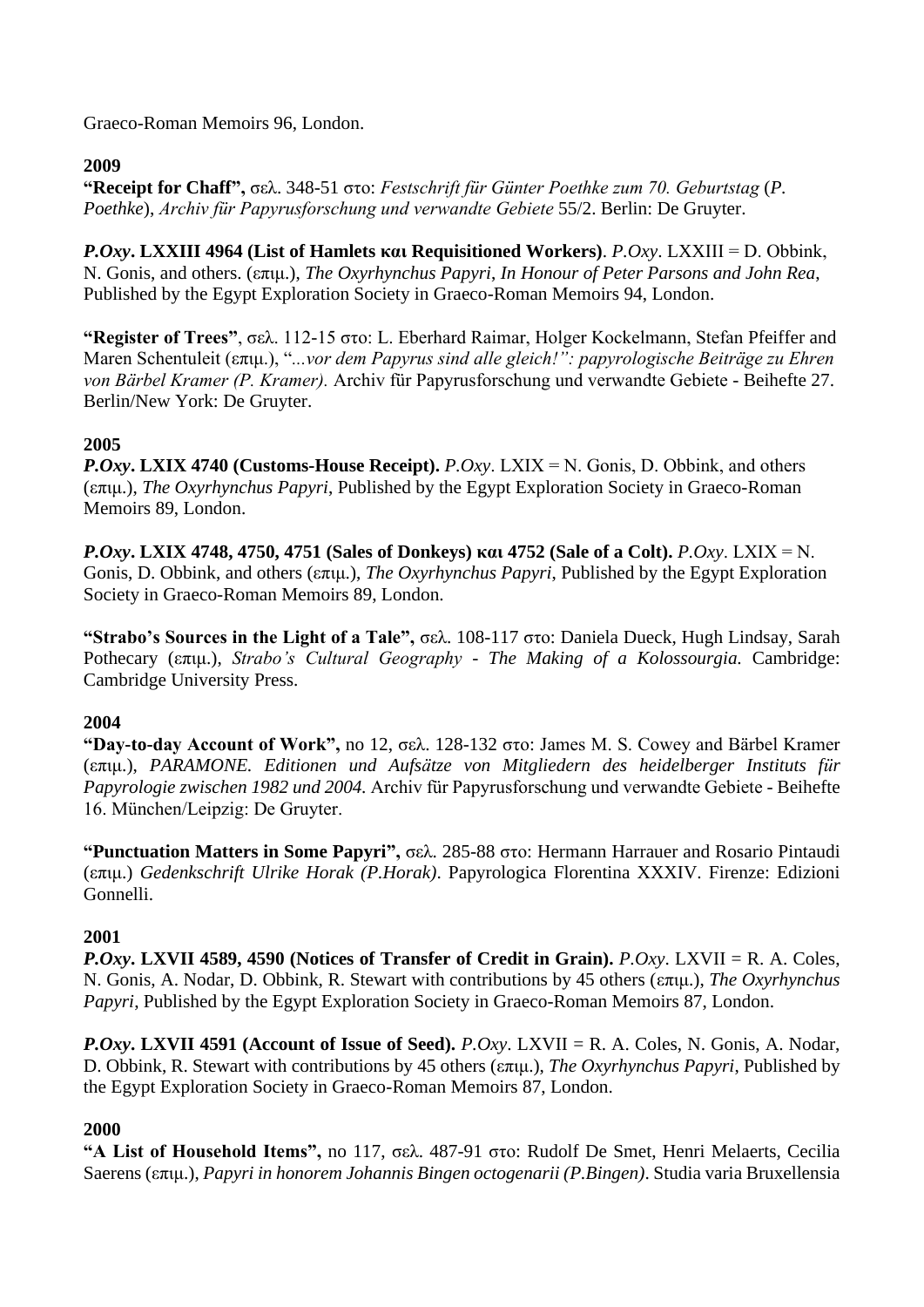ad orbem Graeco-Latinum pertinentia V. Leuven: Peeters.

## **1999**

**"Ostraca Chersonessi. Preliminary Report",** σελ. 349-51 στο: Angelos Chaniotis (επιμ.), *From Minoan Farmers to Roman Traders: Sidelights on the Economy of Ancient Crete.* Stuttgart: Steiner Verlag.

## **1998**

*P.Oxy***. LXV 4490 (Receipt for ἐπικεφάλαιον πόλεως).** *P.Oxy*. LXV = M.W. Haslam, A. Jones, F. Maltomini, M.L. West, W.E.H. Cockle, R.A. Coles, D. Montserrat and J.D. Thomas with contributions by 11 others (επιμ.), *The Oxyrhynchus Papyri*, Published by the Egypt Exploration Society in Graeco-Roman Memoirs 85, London.

*P.Oxy***. LXV 4491 (Sworn Declaration).** *P.Oxy*. LXV = M.W. Haslam, A. Jones, F. Maltomini, M.L. West, W.E.H. Cockle, R.A. Coles, D. Montserrat and J.D. Thomas with contributions by 11 others (επιμ.), *The Oxyrhynchus Papyri*, Published by the Egypt Exploration Society in Graeco-Roman Memoirs 85, London.

*γ. Άρθρα σε διεθνή περιοδικά και πρακτικά συνεδρίων*

## **2019**

**"On the Usefulness of the north wind in a chreia Diogenis Cynici"**, *BASP* 56: 39-53.

## **2018**

"Search for it and bring it to me in Alexandria': A reedition of *SB* XIV 12106", *CE* 93:145-148.

**"Papyrologica. VII. 58.** *BGU* **I 246** (Nikos Litinas, with a note by Paul Heilporn)**",** *CE* 93: 205-206.

**"Papyrologica. VII. 59.** *P. Oxy.* **II 294: Has it been understood?",** *CE* 93: 206-207.

**"Papyrologica. VII. 61.** *O. Medinet Madi* **Inv. 5: His father did not know?",** *CE* 93: 209-210.

## **2017**

**"The Maculate Muse. A Source of Sexual Arousal in Fourth-century AD Alexandria (Palladas,**  *AP* **9.395)"**, *EuGeStA* 7: 68-83.

## **2015**

**"The Nile and its Deltas in Achilles Tatius"**, *ZPE* 195: 44-57.

**"Inscription on a Mirror"**, *ZPE* 194: 158.

**"On the Etymology of "Limpet""**, *BASP* 52: 295-6.

**"Πατέλλα in the Greek Papyri"**, *BASP* 52: 293-4.

## **2014**

**"Un nuovo papiro di palmomanzia nell'Università del Michigan"**, *APF* 60: 359-362.

**"Reading Aristophanes amid the Sands of Egypt"**, *CE* 89: 325-348.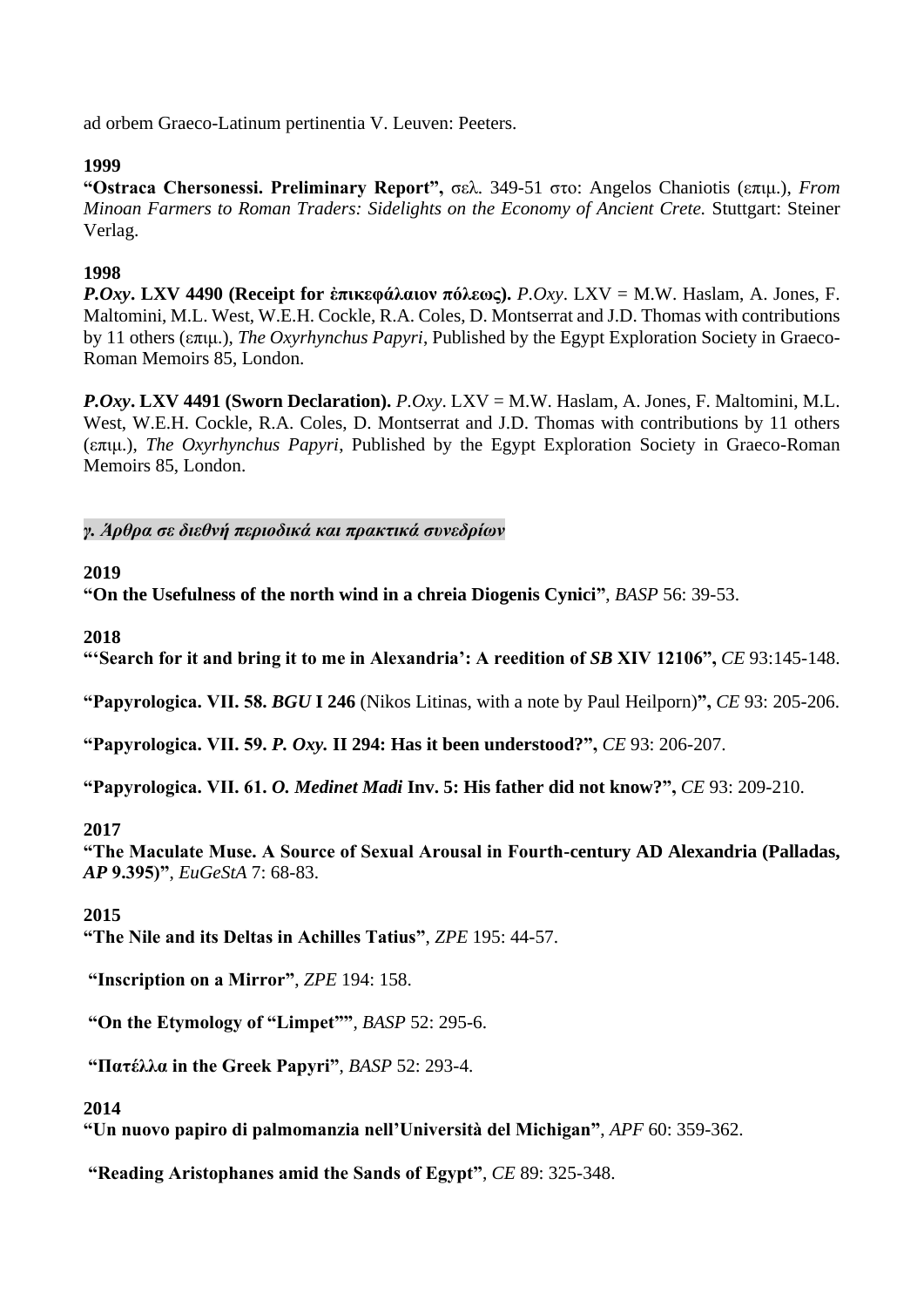**"Styles and desires in P.Oxy. 10.1291"**, *BASP* 51: 91-95.

**"Observations on a Letter from Apollonios to Chairemon (BGU II 594)"**, *APF* 60: 189-95.

**"***P.Corn.* **34 recto: Just the Weft and Warp, After All!"**, *ZPE* 191: 253-55.

#### **2013**

**"A note on κίναιδοι in Graeco-Roman papyri"**, *BASP* 50: 283-5.

**"Accounts concerning Work of Weavers"**, *Tyche* 28: 119-25 (Tafel 9).

**"The expressions 'to annoy' as used in Alexandria and 'to sit on a donkey'"**, *CE* 88: 307-12.

**"A Short Note on** *SB* **XXII 15793"**, *ZPE* 183: 255-7.

## **2011**

**"Looking for the Λαβύρινθος: Exploring the Maze of Evidence",** σελ. 455-470 στο: M. Ανδρεαδάκη-Βλαζάκη, Ε. Παπαδοπούλου (επιμ.), Πεπραγμένα Ι΄ Διεθνούς Κρητολογικού Συνεδρίου (Χανιά, 1-8 Οκτωβρίου 2006), *Proceedings of the 10th Internatiuonal Cretological Congress* (*Chania, October 1-8, 2006*), Τόμος Α5, Φιλολογικός Σύλλογος «Ο Χρυσόστονος», Χανιά.

#### **2010**

#### **"MP<sup>3</sup> 2195.01: A Chreia of Olympias"**, *ZPE* 172: 197-8.

**"P.Mich. inv. 3443",** σελ. 435-40 στο: Traianos Gagos† with Adam Hyatt (επιμ.), *Proceedings of the 25th International Congress of Papyrology. Ann Arbor, July 29-August 4, 2007*. American Studies in Papyrology. Ann Arbor: University of Michigan, Scholarly Publishing Office.

#### **2009**

**"'Of the country', 'local' and 'foreign' in the Greek papyri: The Use of the Adjectives ἐπιχώριος, έγχώριος, ἐντόπιος, ξενικός"**, *MBAH* 26: 159-64.

#### **2007**

**"P.Mich. Inv. 1622 (=** *SB* **XVI 12589) + Inv. 1580"**, *ZPE* 163: 191-4.

**"Habent sua fata fragmenta: 'Donum Borgianum'"**, σελ. 399-405 στο: Bernhard Palme (επιμ.), *Akten des 23. Internationalen Papyrologenkongresses. Wien, 22.-28. Juli 2001*, 2007. Wien: Papyrologica Vindobonensia Bd. 1.

**"Sitologi Documents Concerning Private Transactions in the Oxyrhynchite Nome"**, *ZPE* 160: 183-202.

**"P.Mich. inv. 1971: A Sale of an Animal",** *ZPE* 160: 202-204.

**"P.Corn inv. II 38, back",** σελ. 559-67 και Pl. XXIII στο: Jaakko Frösén, Tiina Purola and Erja Salmenkivi (επιμ.), *Proceedings of the International Congress of Papyrology. Helsinki, 1-7 August, 2004*, vol. II. Helsinki: Commentationes Humanarum Litterarum 122:2.

**"Hierakapollon, the Title of Panos polis and the Names Ending in -απόλλων",** *Ancient Society*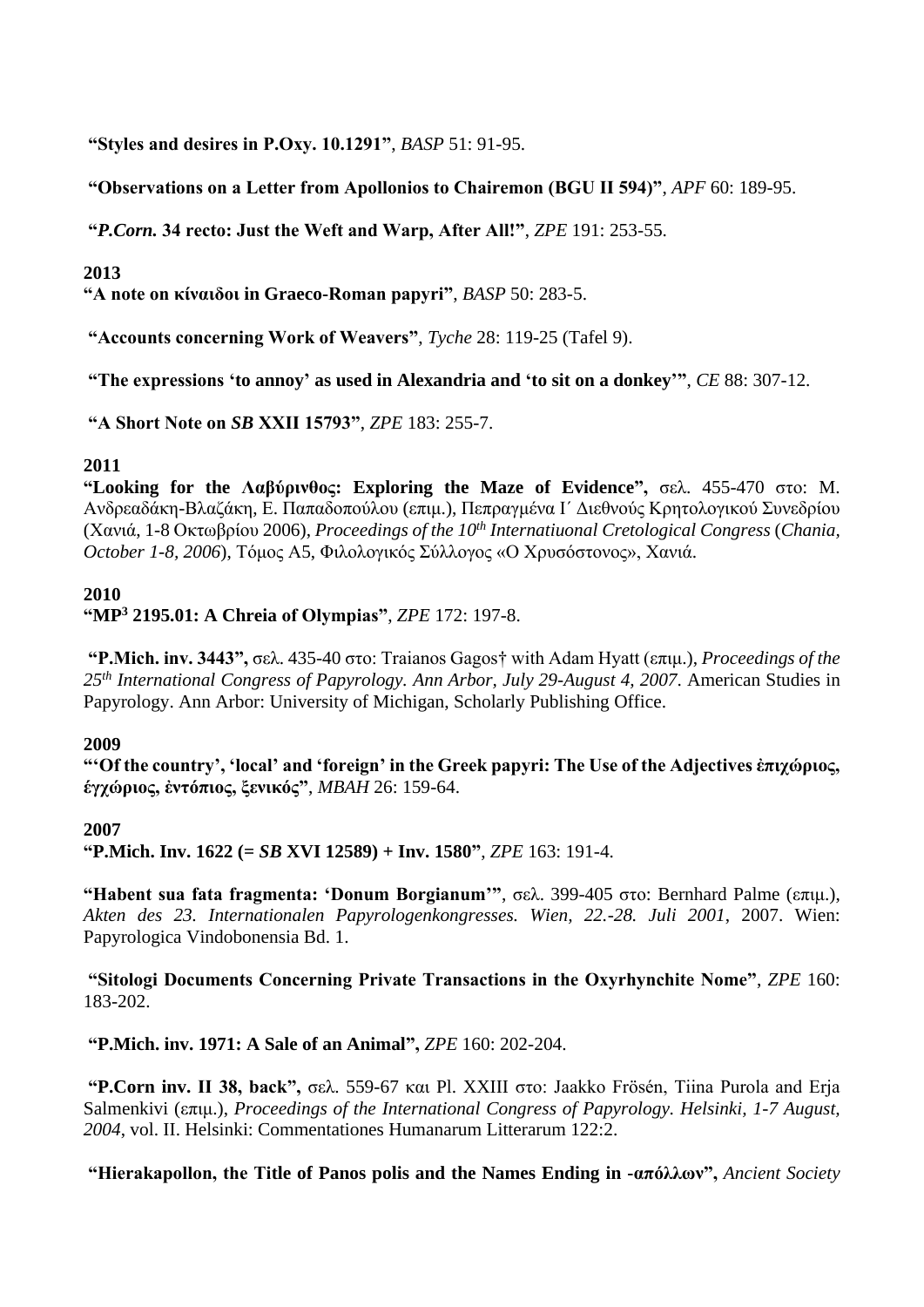37: 97-106.

## **2006**

**"Ἀττάλλιον τῆς Κρήτης",** σελ. 289-293 στο: Ειρήνη Γαβριλάκη - Γιάννης Ζ. Τζιφόπουλος (επιμ.), *Ο Μυλοπόταμος από την Αρχαιότητα ως σήμερα. Περιβάλλον – Αρχαιολογία – Ιστορία – Λαογραφία – Κοινωνιολογία. Πρακτικά Διεθνούς Συνεδρίου (Πάνορμο, 24-30 Οκτωβρίου 2003). ΙΙ: Αρχαίοι Χρόνοι*. Ρέθυμνο: Ιστορική και Λαογραφική Εταιρεία Ρεθύμνου.

**"P.Mich. inv. 4219: A Wooden Label Used as a Wooden Board and as a Mummy Label"**, *Ariadne* 12: 123-130.

## **2005**

**"Learning the Letters of the Alphabet in Byzantine Egypt (***Papyrus Universitatis Cretensis* **5)"**, *Ariadne* 11: 181-7.

**"***I.Negev***. 46"**, *Tyche* 20: Korr. 526.

**2004**

**"The Lack of Linen-Weavers"**, *BASP* 41: 115-18.

**2002**

**"Three Sales of Houses at Soknopaiou Nesos"**, *BASP* 39: 63-96.

**"A Papyrus Tag?"**, *BASP* 39: 97-100.

## **2002**

**"Aristophanes on a Bank Receipt (?)"**, *ZPE* 141: 103-5.

## **2001**

**"A Letter from the Strategos Apollonios' Archive? P.Lond. inv. 1228"**, σελ. 805-12 στο: Isabella Andorlini, Guido Bastianini, Manfredo Manfredi and Giovanna Menci (επιμ.), *Atti del XXII Congresso Internazionale di Papirologia. Firenze 23-29 agosto 1998*, vol. II. Firenze: Istituto papirologico "G. Vitteli".

**"Α Corrigendum to P.Lond. inv.1228"**, *ZPE* 136: 182.

**"Some Proposals on a Second Century A.D. Prose Fragment"**, *APF* 47/1: 50-4.

## **2000**

**"Μαγικός κατάδεσμος. Β´",** *Eulimene* 1: 64-9.

**"A Private Letter of the VI A.D."**, *Eulimene* 1: 133-40.

**"Achilles Tatius,** *Leucippe and Clitophon* **5.1.3"**, *Mnemosyne*: 347-9.

## **1999**

**"P.Lond. III 1128: Sale of a Donkey"**, *ZPE* 124: 195-204. **"Corrigendum"**, (N. Litinas, *ZPE* 124 [1999] 195-204), *ZPE* 128: 164.

**"Official Dead-lines in Roman Egypt"**, *APF* 45: 69-76.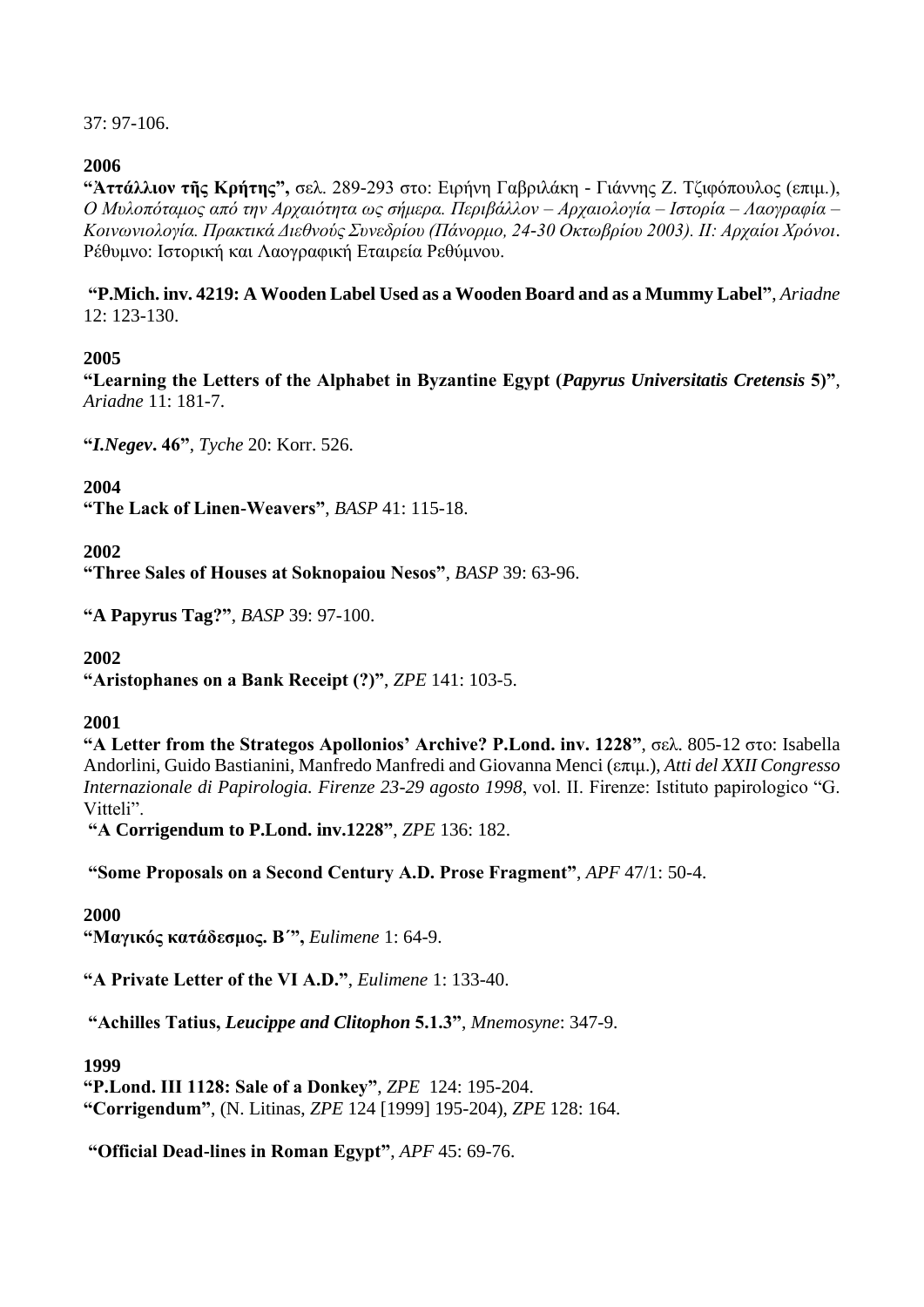**"Notes on Some Papyri",** *APF* 45: 77-80.

**"Remarks on Two Cities of the Delta"**, *APF* 45: 190-1.

**"Strabo 17.2.4,** *καρπός ἄτιμος* **or** *ἄστομος***?"**, *Mnemosyne* 52: 479.

**"SPP XX 46, r 27"**, *Tyche* 14: Korr. 313.

## **1998**

**"P.Lond. III 1274c: Sale of a Calf"**, *ZPE* 120: 157-8, Tafel VI.

## **1997**

**"Market-places in Graeco-Roman Egypt. The Use of the word** *ἀγορά* **in the papyri",** σελ. 601-6 στο: Bärbel Kramer, Wolfgang Luppe, Herwig Maehler and Günter Poethke (επιμ.), *Akten des 21. Internationalen Papyruskongresses. Berlin 13.-19.8.1995*, Band II. Stuttgart/Leipzig: Teubner.

**"Corrigenda Varia"**, *ZPE* 117: 210-2.

**"P. Lond.inv. 1270: A Petition to an Official and a Private Letter"**, *ZPE* 119: 173-6, Tafel I.

## **1995**

**"Hermou polis of the Thebais. Some Corrections and Notes Concerning its Name and Epithets"**, *APF* 41/1: 66-84.

**"Καλλίπολις"**, *APF* 41/1: 85.

## **1994**

**"Κυνῶν πόλις and Εὐεργέτις. Designation and Location of the Capital of the Cynopolite Nome"**, *APF* 40/2: 143-55.

**"Villages and Place-names of the Cynopolite Nome"**, *APF* 40/2: 157-64.

**"Πόλλων"**, *Tyche* 9: Korr. 120.

## **δ. Συμβολή σε έκδοση αιγυπτιακών δημοτικών**

## **2015**

**"13. The Greek document on the verso of papyrus Berlin P. 8765. Preliminary description and translation",** σελ. 331-336 και planche XV, σελ. 461, στο: Gh. Widmer, *Résurrection d'Osiris - Naissance d'Horus. Les papyrus Berlin P. 6750 et Berlin P. 8765, témoignages de la persistance de la tradition sacerdotale dans le Fayoum à l'époque romaine*, *Ägyptische und Orientalische Papyri und Handschriften des Ägyptischen Museums und Papyrussammlung Berlin* 3, Berlin, 2015.

## *ε. Άρθρα σε διεθνή περιοδικά και πρακτικά συνεδρίων, και συμβολές σε συλλογικούς τόμους, σε συνεργασία*

## **2017**

**με την Anastasia Dreliossi-Herakleidou, "The Inscriptions of the Ancient Rhodian Deme of**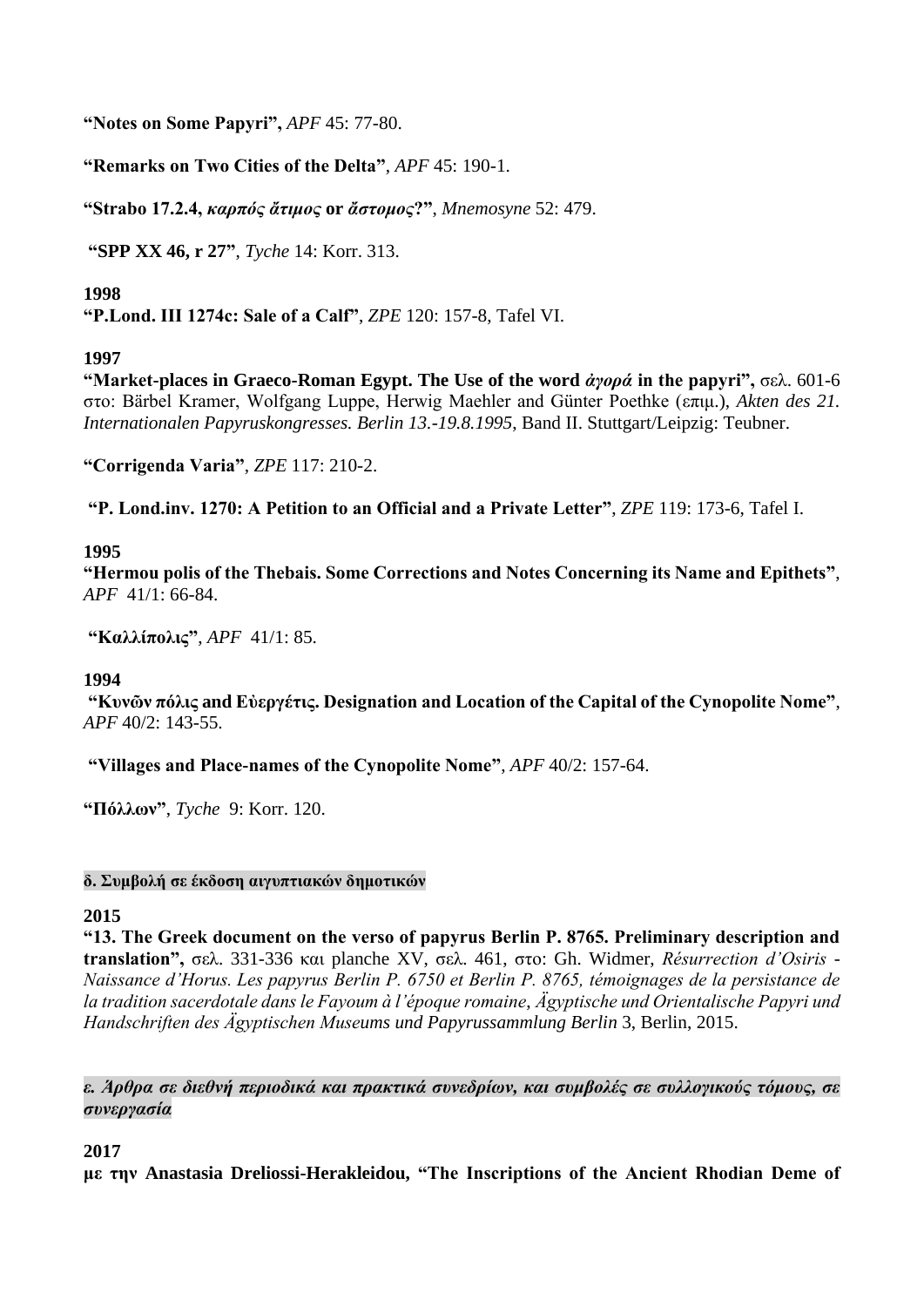**Kymissaleis",** σελ. 61-74 στο: Manolis I. Stefanakis (επιμ.), *KYMISSALA. Archaeology – Education – Sustainability*, Archaeopress Publishing Ltd.

## **2016**

**με τον W.Graham Claytor και την Elizabeth Nabney, "Labor Contracts from the Harthothes Archive"**, *BAS*P 53: 79-119.

## **2014**

**με τον R. James Cook, "A Fifth Century Receipt for the Delivery of Wheat from Karanis",** *APF* 60: 388-392.

## **2012**

**με τον Stephen M. Bay, "An Addition and Multiplication Table"**, *BASP* 49: 15-9.

**με τον R. Caldwell, "P.Mich. invs. 4157a + 4170a: Petition and Exegetical Text on Matthew",** *ZPE* 183: 227-33.

## **2009-2011**

**με την Αναστασία Δρελιώση-Ηρακλείδου, "Ροδιακό όστρακο με ερωτικό επίγραμμα"**, *Eulimene* 10-11: 135-55.

## **2009**

**με τον Y.Z. Tzifopoulos, "Graffiti in the Melidoni Cave in Crete, Greece",** σελ. 142-6 στο: William Blaine White (επιμ.), *Proceedings of the* 15th *International Congress of Speleology, Kerrville, Texas, July 19-26, 2009*, Volume 1, Symposia, Part 1. International Union of Speleology, National Speleological Society. USA: Greyhound Press.

## **2005**

**με τον Johannes Foufopoulos, "Crows and Ravens in the Mediterranean as Presented in the Ancient and Modern Proverbial Literature"**, *BASP* 42: 7-39.

## **2004**

**με τον Traianos Gagos και την †Nancy Priest, "Homerica Varia Michiganensia",** *BASP* 41: 39- 84.

*στ. Συμβολή σε κατάλογο έκθεσης*

## **2019**

**Λήμματα αρ. 12** (cuillère), **78** (figurine d'Athena), **140** (balle), **141** (toupie), **142** (fronde), **144** (poupée), **145** (poupée), **146** (poupée), **147** (oiseau en terre cuite), **148** (cheval en terre cuite), **166** (stele à inscription démotique), **167** (inscription grecque), **168** (palette de scribe), **169** (calame), **170**  (ostracon hiératique : exercise scolaire ?), **172** (ostracon grec : exercise scolaire), **173** (ostracon grec : reçu), **176** (amphore inscrite), **177** (timbre amphorique), **178** (timbre amphorique latin), **179** (os avec texte démotique : compte), **183** (papyrus grecs : billets oraculaires), **184** (papyrus grecs : lettre), **185** (papyrus grec : reçus), στο: Cl. Gallazzi – G. Hadji-Minaglou (επιμ.), *Trésors inattendus. 30 ans de fouilles et de cooperation à Tebtynis (Fayoum)*, *BiGén* 57, IFAO, Le Caire.

## **2000**

**"Σύγκριση Κρήτης και Αιγύπτου στους αρχαίους ´Ελληνες συγγραφείς"**, σελ. 226-229 στο: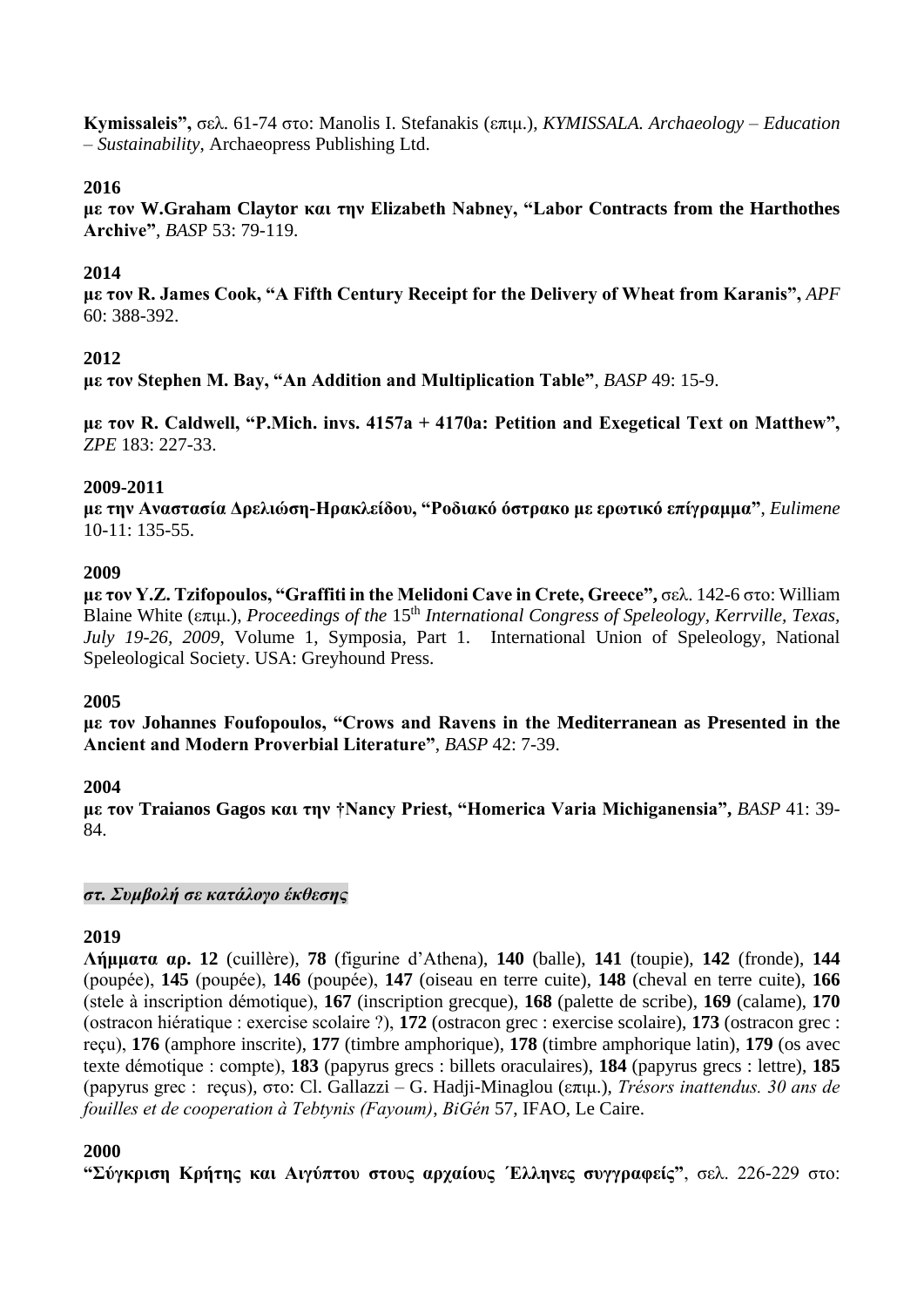Αλεξάνδρα Καρέτσου. (επιμ.), *Κρήτη-Αίγυπτος. Πολιτιστικοί δεσμοί τριών χιλιετιών, Μελέτες*, Ηράκλειο. Στο πλαίσιο της έκθεσης στο Αρχαιολογικό Μουσείο Ηρακλείου (Νοέμβριος 1999 – Σεπτέμβριος 2000).

#### **ζ. Επιστημονικές δημοσιεύσεις στο διαδίκτυο**

**2018 Bulletin of Online Emendations to Papyri 7.1** (March 29, 2018)

BGU 15 2489 6. ἐην  $\rightarrow$  ἐὰν, Ν. Litinas SB 18.13639 2. άργ(υρικῶν) Θεαδε[λφ(είας)]  $\rightarrow$  Ήρων Σαταβοῦτ[ος -ca.?-], N. Litinas (from photo) SB 18.13639 9.  $\rightarrow$  κη, Nikos Litinas (from photo) SB 20.15077 11. γεωργῶ  $\rightarrow$  γεωργῶι (l. γεωργῶ), N. Litinas (from photo) https://www.uni-heidelberg.de/md/zaw/papy/projekt/7.1\_bullemendpap2018.pdf

## **2017 Bulletin of Online Emendations to Papyri 6.**1 (March 22, 2017)

P.Corn. 35r. 13. λελε $(\cdot) \rightarrow \lambda \alpha \chi \dot{\alpha}(\nu \circ \nu)$ , N. Litinas (from photo) P.Corn. 38 9. Πανεκώτης  $\rightarrow$  Πανεχώτης, N. Litinas (from photo) P.Corn. 38 15.  $\rightarrow$   $\mathbb{L}$  -ca.?-  $\mathbb{L}$ , N. Litinas (from photo) P.Corn. 38 16. Traces  $\rightarrow \Pi$ ανεγώτης Βελλ[ -ca.?- ], N. Litinas (from photo) P.Corn. 48 b.1.  $\rightarrow \infty$ , N. Litinas (from photo) P.Corn. 48 b.4. ἔστι  $\rightarrow$  εἶ (l. ἢ) τί, N. Litinas (from photo) P.Corn. 48 b.6-8. πρὸς σὲ γενήσεται | (ἔτους) ζ/ Θὼθ ια. → πρὸς σὲ | γενήσεται | (ἔτους) ζ/ Θὼθ ια., N. Litinas (from photo) P.NYU 1 1a. 11. δέκα πέντε  $\rightarrow$  δέκα κ[αὶ] πέντε, N. Litinas (from photo) P.NYU 1 1a. 11. ιγ ιρακ $\lambda$ ,  $\rightarrow$  Ή ρακλ,  $\lambda$ ,  $\lambda$ . Litinas (from photo) P.NYU 1 1a. 13. λοιπω  $\rightarrow \lambda$ οιπῶν, N. Litinas (from photo) DDbDP 2013 1 New edition of P.Corn. 34v descr., N. Litinas (from photo) [http://www.uni-heidelberg.de/md/zaw/papy/forschung/bullemendpap\\_6.1.pdf](http://www.uni-heidelberg.de/md/zaw/papy/forschung/bullemendpap_6.1.pdf)

## **2016 Bulletin of Online Emendations to Papyri 5.**1 (January 7, 2016)

P.Mich. 4 2357C ctr.15. [Νιλοῦτος]  $\rightarrow$  [Νιλ]οῦτος, N. Litinas (based on placement of new fragment) [http://www.uni-heidelberg.de/md/zaw/papy/forschung/bullemendpap\\_5-1.pdf](http://www.uni-heidelberg.de/md/zaw/papy/forschung/bullemendpap_5-1.pdf)

## **2013**

**Bulletin of Online Emendations to Papyri 3.**1 (December 19, 2013), New Editions (born digital) P.Corn. 34v.

[http://www.uni-heidelberg.de/md/zaw/papy/forschung/bullemendpap\\_3.1.pdf](http://www.uni-heidelberg.de/md/zaw/papy/forschung/bullemendpap_3.1.pdf)

## **2012**

**Bulletin of Online Emendations to Papyri 1.2** (July 25, 2012), SB 16 13000. [http://www.uni-heidelberg.de/md/zaw/papy/forschung/bullemendpap\\_1.2.pdf](http://www.uni-heidelberg.de/md/zaw/papy/forschung/bullemendpap_1.2.pdf)

## **2000-σήμερα**

**"References to Sales of Donkeys in the Papyri", 3374 λέξεις.** Κατάλογος των αναφορών σε πωλήσεις όνων στην αρχαία ελληνική και λατινική γραμματεία, στους παπύρους και επιγραφές, σε εβραϊκά και κοπτικά κείμενα κτλ.

[http://www.philology.uoc.gr/ref/Sales\\_of\\_Donkeys/](http://www.philology.uoc.gr/ref/Sales_of_Donkeys/)

**"Prosopography of the Cynopolite Nome",** 6410 λέξεις. Κατάλογος των ατόμων που